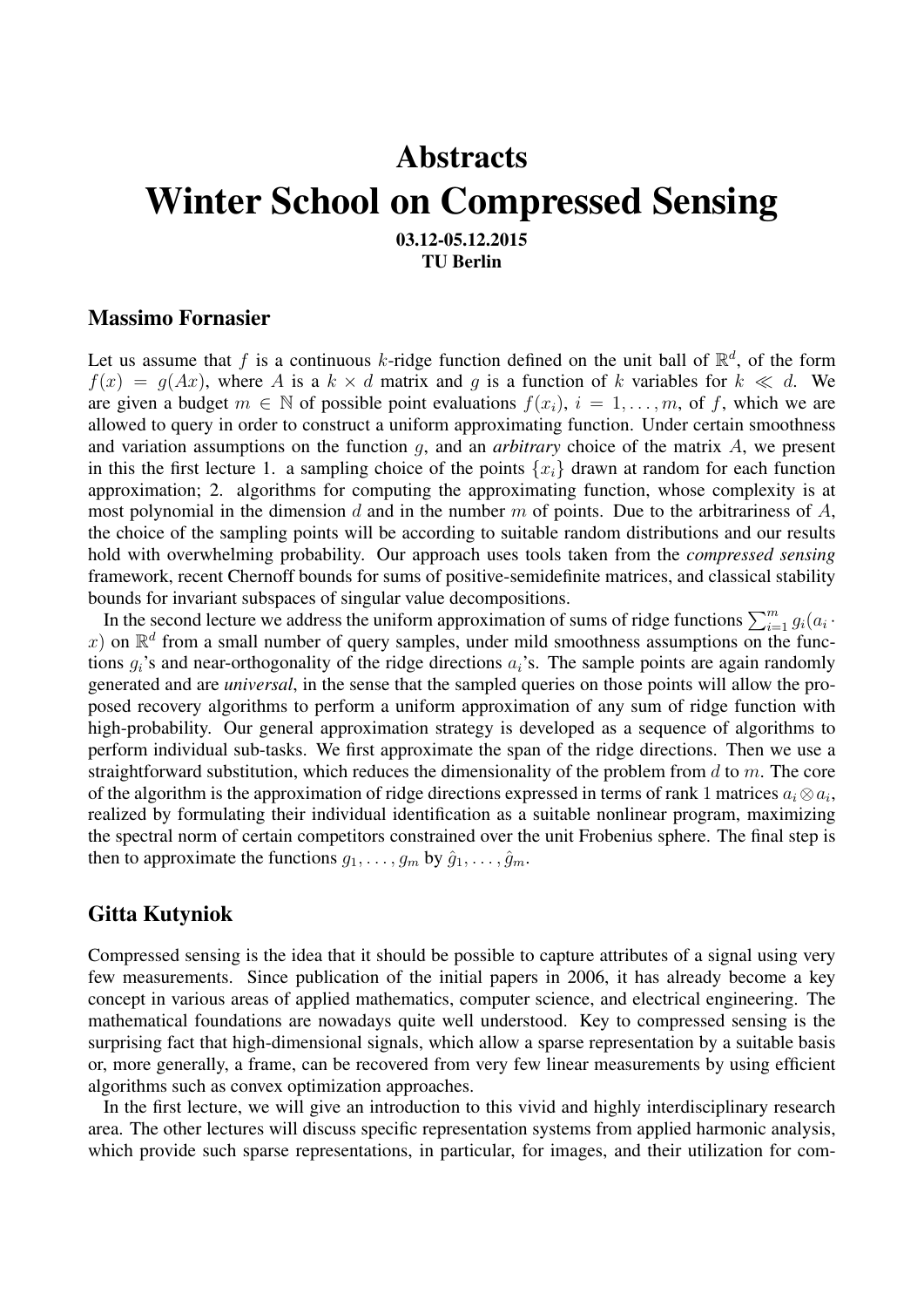pressed sensing methods. A special focus will be on shearlet frames, which are optimally suited to provide sparse representations of anisotropic features such as edges in images. We then apply these ideas to the problems of data separation, recovery of missing data, and sampling of Fourier measurements. For each of those, we will provide a basic understanding, explain the methodological approach, discuss its theoretical analysis, and present numerical experiments.

## Holger Rauhut

Compressed sensing predicts that sparse vectors can reconstructed from highly incomplete linear measurements via efficient algorithms such as  $\ell_1$ -minimization. Provably optimal result on the required number of measurements in terms of the sparsity and signal length are known for random measurement matrices. This can be shown in a relatively simple way for Gaussian random matrices where all entries are independent standard normal distributed. Practical applications, however, lead to much more structure in the measurement matrix and there is only limited randomness can be injected into the measurement process. Such considerations lead to the study of structured random matrices. Several constructions will be reviewed in the lectures. One important case is the recovery of sparse vectors from few randomly selected Fourier coefficients. Recovery results including proof ideas for the corresponding random partial Fourier matrix will be presented. A second important construction deals with the recovery of sparse signals from a subsampled convolution with a random vector. The analysis of this scenario involves recent bounds on the supremum of so-called chaos processes via chaining methods. A few applications of structured random measurements in compressed sensing will be discussed as well.

### Roman Vershynin

The classical problem of compressed sensing is to recover a signal from few random linear measurements. This problem has been well studied in the last decade. But what if the measurements are not linear? Binary measurements are an important example; they arise in various classification problems (e.g. sick/healthy). In other examples, the nature of non-linearity could even be unknown. Fortunately, compressed sensing could still be applied for non-linear measurements. We will theoretically validate the following heuristic. Non-linear measurements may be treated as noisy linear measurements, and thus the signal should be recoverable using linear methods such as Lasso. The proof of this heuristic is a good illustration of methods of high dimensional probability. It is based on recent work of Yaniv Plan and the speaker.

# Rachel Ward

An important extension of compressive sensing is to the setting of low-rank matrix recovery from undersampled linear measurements. We first recall that an  $n$  by  $n$  matrix of rank- $r$  can often be exactly recovered via convex optimization from a set of  $\mathcal{O}(nr)$  observed linear measurements, provided the measurements are sufficiently generic. This result has quite strong implications as  $\mathcal{O}(nr)$  measurements is much smaller than the ambient matrix size when the rank is small. Still, the underlying semidefinite programming routines become quite expensive even for moderately large  $n$ , and it is of interest to derive more efficient algorithms with comparable recovery guarantees. We discuss several recent results of this type for local gradient descent algorithms, and if time permits, finish by discussing open directions and extensions of such algorithms.